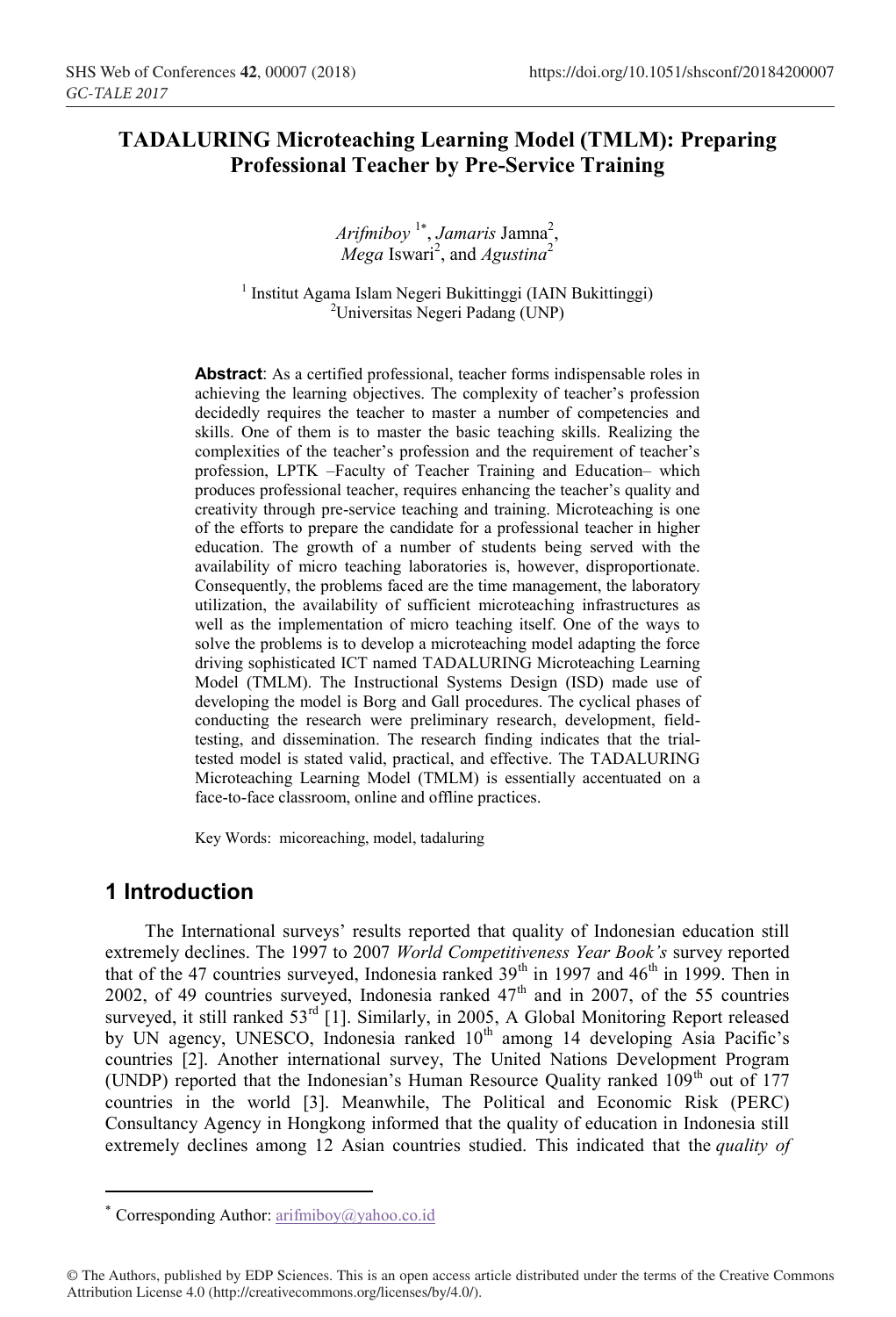*education in Indonesia* drew level with Honduras and Nigeria although it is *better* than the *Vietnam.* 

At the praxis level, the educational problems designate the obstacles to realistically achieving the goals of national education as legally mandated in the Law No. 20 of 2003 on the National Education System. The declining quality of Indonesian Human Resources (HR) becomes one of the real causes of the obstacles. The decline can be analyzed from several macro indicators, among others, are the 2008 to 2009 Global Competitiveness Report from the World Economic Forum in Martin stating that Indonesia ranked  $55<sup>th</sup>$  out of 134 countries in terms of the achievement of Competitiveness Index (CI). Subsequently, the United Nations for Development Program in Human Development's 2007/2008 research results reported that Indonesia ranked at the 107<sup>th</sup> of 155 countries in terms of Human Development Index's (HDI) achievement [4].

The declining quality of Indonesian education had been clearly elucidated by the Study Program for International Student Assessment (PISA) in 2003. PISA reported that, for Science and Mathematics literacy, 15-year-olds ranked  $38<sup>th</sup>$  out of 40 participating countries and for reading literacy, Indonesian students ranked 39th. In 2006, the reading literacy achievement of Indonesian students ranked 48th out of 56 countries while mathematical literacy ranked 50th out of 57 countries, and science literacy ranked 50th of 57 countries. Furthermore, in 2006, the Progress in International Reading Literacy Study's (PIRLS) research report on the grade 4 elementary school children's reading literacy worldwide under the coordination of The International Association for the Evaluation of Educational Achievement (IEA) in 45 countries/states, both from developed countries and developing countries, found that Indonesian students ranked  $41<sup>st</sup>$  out of 45 participating countries [5].

Similarly, Balitbang's Data indicated that quality of Indonesian education extremely devastated. The data explained that 8 of 146,052 elementary schools nationwide which has been internationally recognized as The Primary Years Program (PYP). Similarly, 8 of 20,918 Indonesian Junior High Schools which has been internationally recognized as The Middle Years Program (MYP) and lastly, 7 out of 8,036 Senior High Schools which have been internationally recognized as The Diploma Program (DP). The results of the Teacher Competency Test (UKG) held by the Ministry of Education and Culture in November 2015 were still beneath the expected standards. As disclosed by the former Minister of Education and Culture, Mr. Anis Baswedan, PhD, "the average national UKG's score exceptionally declined. The average of national UKG's score was 53.02, whereas the government targeted the average score was at 55. In addition, the average professional competence's score was 54.77 while the pedagogic competence's score was 48.94" [6].

In response to the aforementioned conditions, it requires central government and stakeholders' efforts to improve the quality and competence of Indonesian teachers. These efforts and improvements will automatically assist the achievement and accomplishment of Indonesian education. The process of enhancing Indonesian teachers' professionalism must be early begun when the prospective teachers are studying in university (pre-service). As prospective teachers, the students should possess, experience, and master a variety of courses related to pedagogic competence such as learning planning, learning strategies, instructional media, curriculum development, educational psychology, and learning evaluation. All of these courses will provide pieces of fundamental educational knowledge to prospective teachers in the context of enhancing their pedagogic competence. One of the efforts that can be undertaken to develop the teachers' pedagogic competence is the process of educational training that is packaged in a micro teaching course. Theoretically, Dwight Allen clearly explicated that the primary goal of micro learning is to separately provide the real learning experiences, practices and some indispensable teaching skills to the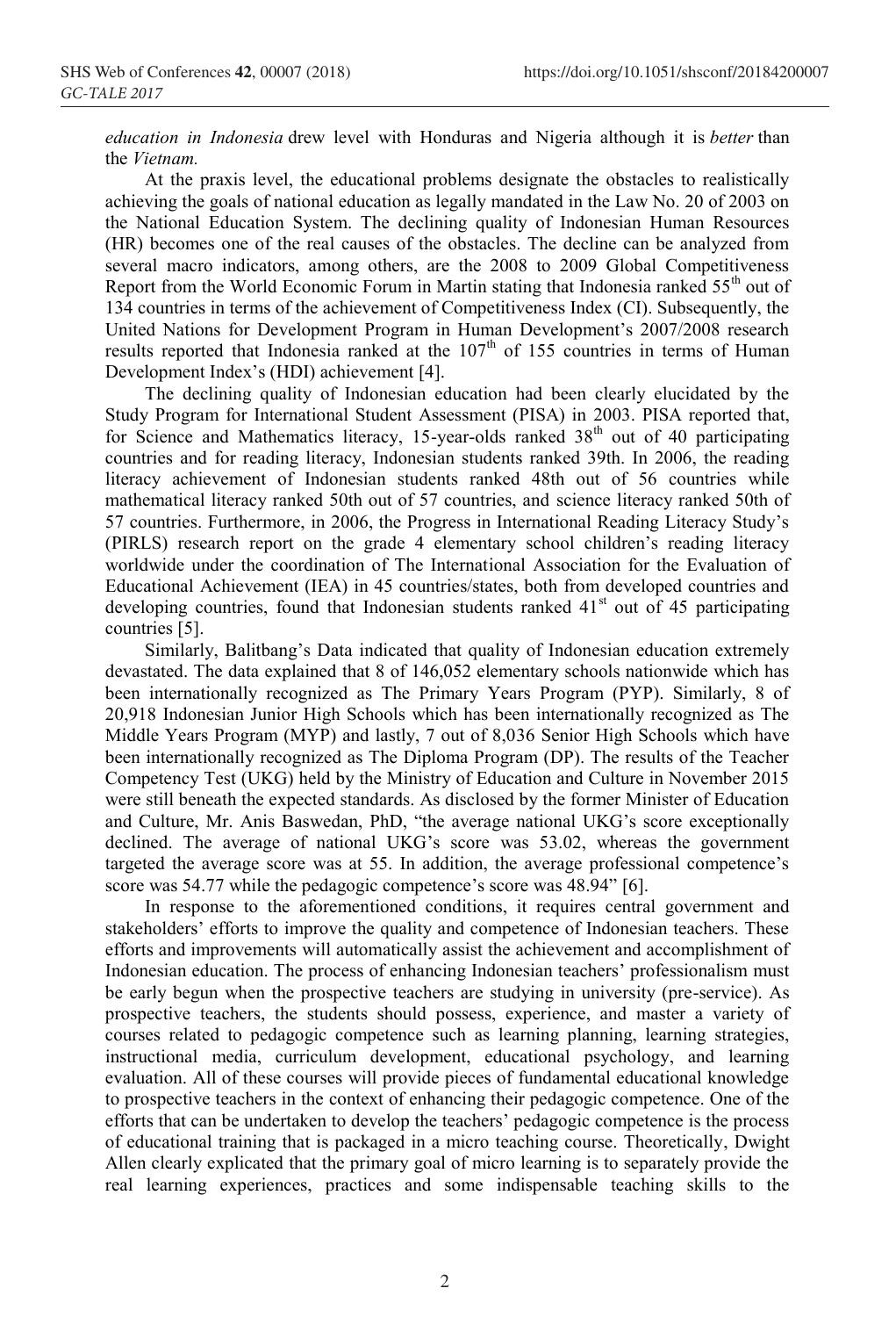prospective teachers. They are expected to develop their teaching skills prior to teaching at the real classroom setting [7].

The development of the sophisticated information technology in the field of education opens an access or provides opportunities to undertake the long distance education using the internet media to connect the students with the lecturers, access college schedule, check finances, and send the task files and or documents given by teachers and so on. Everything can be easily done online. Taking into account of the problems faced in microteaching learning along with the development of ICT's facilities, there is a call for developing a Model of Microteaching Learning adopting the today's technological developments as a realistic solution to the problems.

## **2 Literature Review**

Conceptually, the "microteaching" stems from two words, namely micro and teaching. Micro means small, limited, and narrow, while teaching means educating or teaching. Allen and Ryan in Lakshmi explicate that microteaching as a scaled down teaching encounter, scale down in term of class size, lesson, length, and teaching complexity [8]. Whereas Allen point out that "microteaching as a system of controlled practice that make it possible to concentrate on specific teaching skills and to practice teaching under controlled conditions" [9]. Singh states that microteaching is a training technique, which requires pupil teachers to teach a single concept, using specified teaching skills to a small number of pupils in a short period of time [10].

Cooper and Hillary affirm that microteaching forms a teaching situation undertaken in very limited time i.e., for 5-20 minutes with 3 to 10 students [11]. Furthermore, Mc. Laughlin and Moulton describe microteaching is a performance training method designed to isolate the component part of teaching process, so that the trainee can master each component one by one in a simplified teaching situation. Lakshmi adds, microteaching is a scaled-down teaching encounter' in which a teacher teaches a small unit to a group of 5 to 10 pupils [12]. Barmawi highlights that the difference between microteaching and teaching in terms of the number of students. In microteaching class, it comprises of 5 to 10 students whereas in teaching, it includes 30 to 40 students. In conclusion, microteaching is an extremely controlled teaching training to master certain basic teaching skills in a minimised learning condition in terms of time, materials, skills, and a number of students [13].

Dwight Allen explains that the purpose of microteaching for prospective teachers is to: 1) provide real teaching experience and practice a number of basic teaching skills, 2) the prospective teachers can develop their teaching skills ahead of entering the field; and 3) provide a variety of basic teaching skills. For teachers themselves, it refreshes educational programs, and expands teaching experience individually to develop professionalism, and build up an open attitude for teachers to innovation [14].

Wight Allen describes the implementation of microteaching done through seven stages. The six stages of microteaching form a cycle and they can be repeated in accordance with meeting the needs for improvement. The followings are the steps of microteaching learning.

- 1. Planning a micro-lesson determines the right subject matter that maximizes the practice of teaching skills within 5 to 7 minutes.
- 2. The teaching session is a lesson plan implemented in front of mentors or classmates. The performance of teachers who practice teaching skills is observed and recorded. The evaluation sheets, tape recorders, and/or video tapes can be used for such purposes.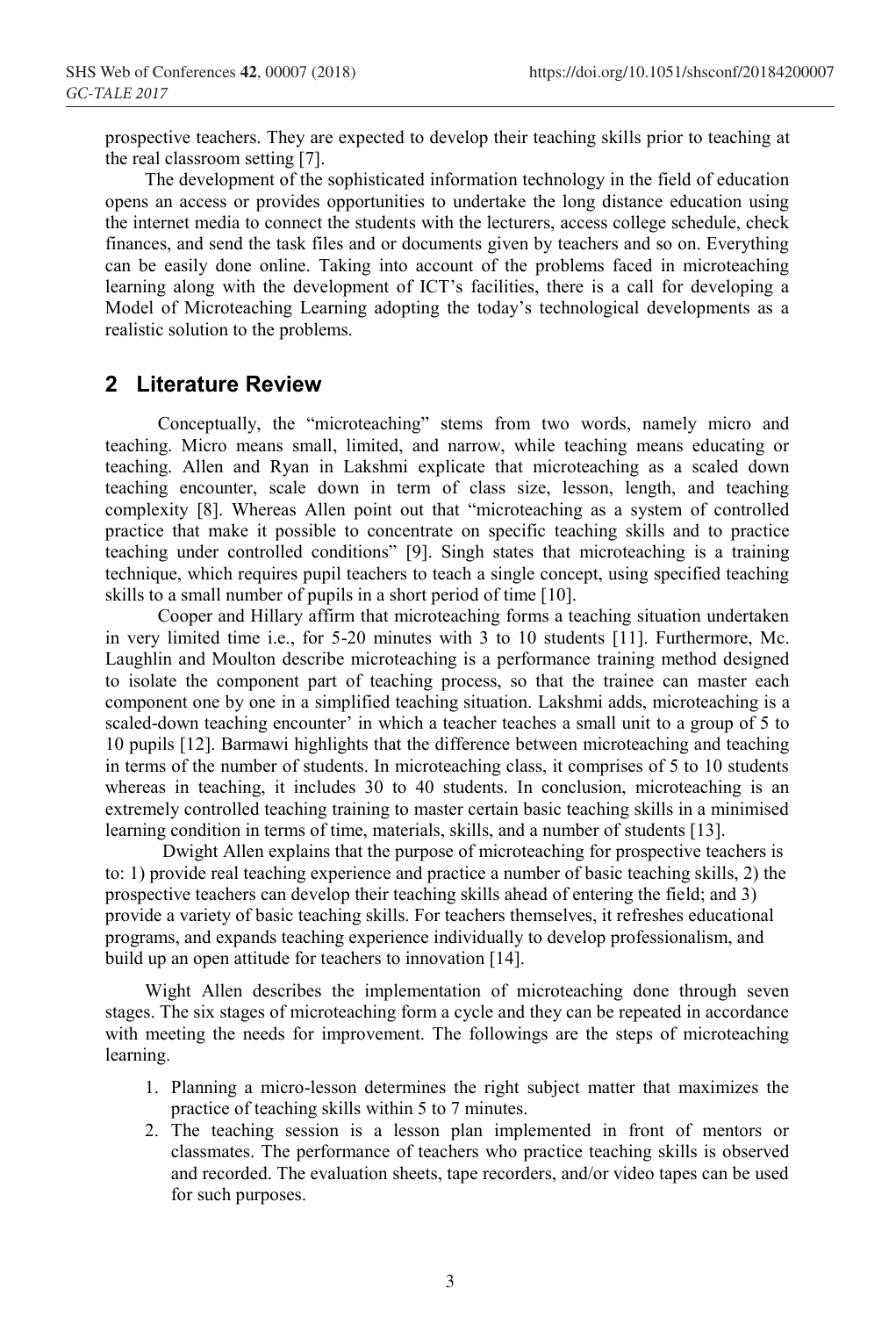- 3. The critique session is the lecturer and the participants discuss the performance of the trainees. Feedback and key points are communicated to the trainees for selfimprovement. Evaluation tools provide an opportunity for micro teachers to view their performance objectively. The micro-participants are not given the opportunity to question for self-defence. This is the strength and uniqueness of microteaching
- 4. The re-planning session is a micro participant develops a teaching plan based on the feedback offered in the critique session. The time provided for this stage is 5 to 7 minutes
- 5. The re-teaching session is a step to provide the opportunity for micro participants to teach the same unit and skills. Nevertheless, of course, the performance of the micro-teacher, in this session, should have paid attention to the mentors and/or peers' feedbacks. In this session, supervisors and peers evaluate the performance of the participants who perform using the observation sheet.
- 6. The re-critique session is the same procedure adopted as mentioned in the critique session. The micro participant gets feedback and knows how far the improvement is. This step has the potential to motivate micro participants to improve their appearance in the future [19].

# **3 Methodology**

The Borg and Gall's Instructional Systems Design forms the 4 pieces most important cycles in developing the TADALURING model. In general, in developing the model, TADALURING, it has four main stages. They are 1: Preliminary Research, Stage 2: Model development, stage 3, Field test or model validation and, stage 4: dissemination The stages of developing the model were the combination of a planning along with Preliminary research results, relevant research, and literature study served as the basis for the preparation of microteaching model TADALURING. The stages of learning model development included some of the following activities.

- 1. Drafting and or composing the design of the model. The basic drafting and or composing of this design used was the preliminary study, the foundation of learning theories, the theory of model development, and the feasibility of its implementation.
- 2. Experts' validation and practitioners. To validate the design of the developed model was undertaken through experts' judgments. The experts who had been involved were Prof. Dr. Harris Effendi Thahar, M. Pd as a linguist, Dr Jsrial, M. Pd as the design expert, Dr H. Darul Ilmi as a material expert, Dr Asrul Huda, M. Kom as a media and ICT's expert, and Dr Ir. Khairani, M. Pd as an evaluation and instrument's expert. The instruments used in conducting the feasibility test were the validation sheets for the experts. The validated components were language, developed model structure, teaching preparation, basic teaching skills, observation sheets, questionnaires, observation checklists, and interview guides. Every expert had provided insight and input regarding the design of the developed model. The inputs and suggestions had been used as a basis for the draft revisions of the designed model. More importantly, the researchers had used validation sheets which could shape the revision processes of the designed model. The result generated the hypothetical design that has been tested on subsequent activities.
- 3. Revising the draft of the designed model. The revised draft of the designed model referred to the suggestions and inputs on the desk evaluation comprised of the experts' validation sheets.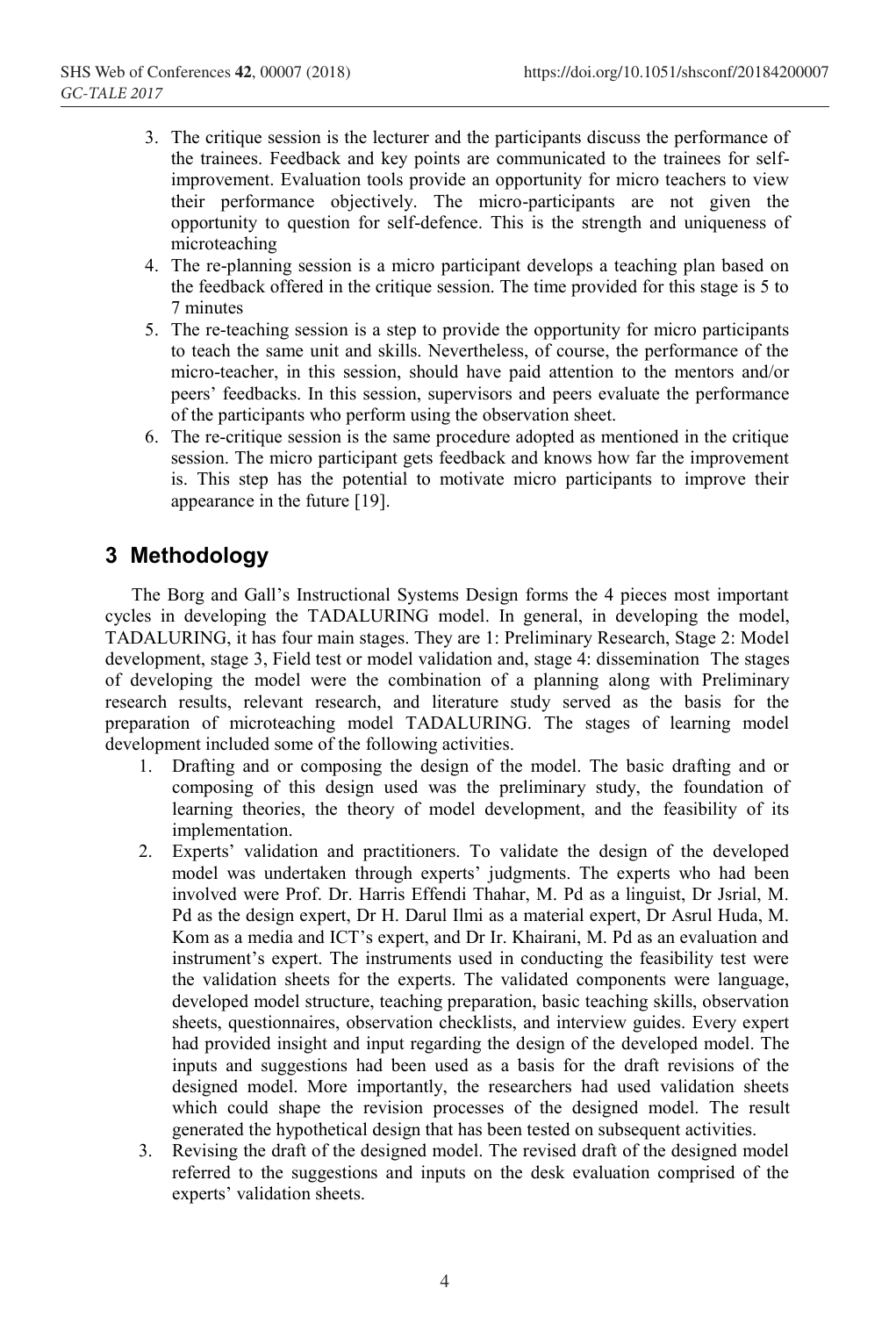The developed TALALURING microteaching-learning model was validated by a number of experts in their respective fields (experts' validation). The expert validity was undertaken in order to obtain the theoretically, substantially, and methodologically experts' recognition. Experts in question are design, linguists, microteaching learning materials, and ICT media experts. Validated objects are instruments, model books, and learning tools. The resutl showed an average score of 3.72 and validly interpreted.

The effectiveness test was undertaken in the form of quasi-experiment research with Non-Equivalent Group Design.. The experiment was given to 24 students in the English Department of teacher training Faculty of IAIN Bukittinggi the seventh semester of 2016/2017 academic year. Adapting to the research design model used, the researcher divided the samples into two groups comprising of 12 participants tailoring to the amount of set by the study programs for each study group in microteaching lectures. The sample used was accidental technique. Based on the pre-test and post, the gained avarage scores were 14. 10. Besides, the hyphothesis which suggested that the mean's score of the mastery of the basic teaching skills is higher then 80, is accepted. The score of  $t_{obtain} > t_{table}$  $(2,065>1,711)$ .

The practicality's test involved three universities namely IAIN Bukittingi, IAIN Batusangkar, and UIN Imam Bonjol Padang. The number of lecturers involved was 15 people with different areas of expertise. The result showed that an average score of 83,53 and effecftively interpreted.

# **4 Result**

The Tadaluring is the acronym of a face-to-face, inside and outside the network. Tadaluring Microteaching Learning Model (TMLM) is a learning model that combines the forms of teaching practices in an integrated way using communication technology media. These combinations form the face-to-face classroom's practice, face-to-face Online's practice, and face-to-face offline's practice.

Tadaluring microteaching learning model is classified into a family behaviour modification model. In the behaviour modification models are also known a number of model namely; Contingency management model, self-control model, training model, stress reduction model, desensitization model, and assertiveness training model. From a number of various branches of the model, the microteaching Tadaluring learning model includes training model. The construction of the micro teaching course flow is illustrated as follows.



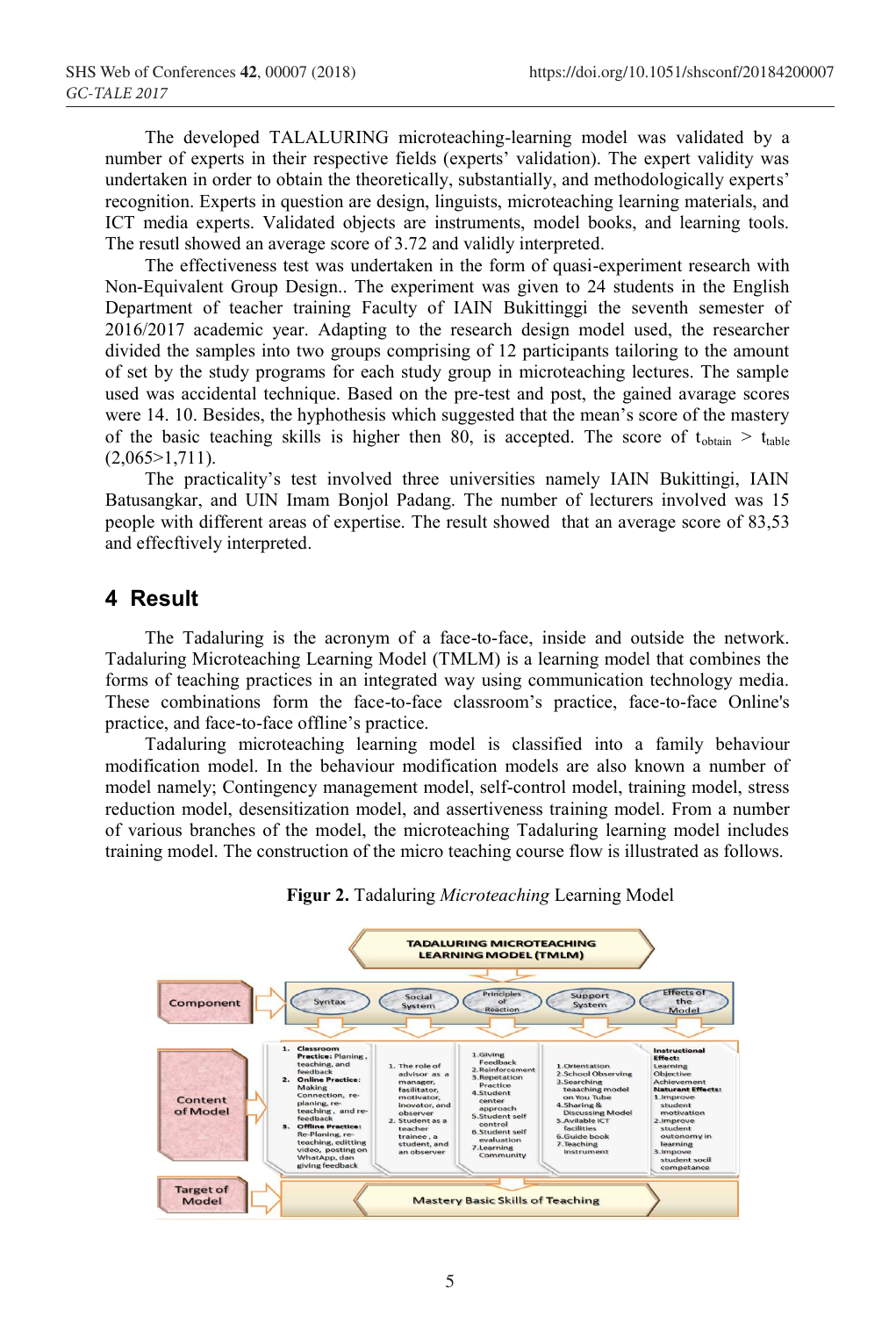Based on the above diagram, it can be understood that the Tadaluring microteachinglearning model is based on the syntax components, social systems, principles of reaction, support system, and effect of the model. The details are elucidated as follows.

#### **4. 1. Syntax**

The *syntax* of Tadaluring microteaching-learning model is described as follows.

### *4. 1. 1. Classroom Practice*

The classroom practice is a teaching practice activity undertaken in the classroom directly attended by supervisors and trainees in microteaching learning. The steps of teaching practice in the classroom are planning, teaching, and providing feedback. The planning activity is an activity in formulating the training strategy, such as determining the type of skills trained, determining the topic of discussion, method, learning approach, and the form of students' engagement and participants.

#### *a. Online Practice*

In-class practice activities continued with the online practice. Online practice is a practice activity carried out online with the help of means of communication over the Internet using Skype facility. With Skype facility allows supervisor and all participants can interact directly at the same time and different places. All participants and supervisors meet directly on their computer screens. Each participant and lecturer can see and greet each other.

#### *4. 1. 2. Offline Practice*

Offline practice is a follow-up activity of online classroom practice. Offline practice is the practice of teaching activities conducted independently by involving several students or colleagues as a media in the project. Offline practice places emphasis on maximizing opportunities for practice. Each participant recorded his or her training activities independently of both basic and integrated teaching basic teaching training.

#### **4. 2. Social System**

In the Tadaluring microteaching learning model, the role of the student is more dominant than the supervisor. The role that students play in microteaching learning is as a practising teacher, as a student in other conditions, and as an observer or evaluator. Students as teachers in microteaching learning when they practice mastering the basic skills of teaching, they will act as real teachers, starting from planning lessons, strategizing, choosing media, methods, implementing learning to carry out the evaluation.

On the other hand, the students will also act as students. Students as microteaching participants will behave and act like a student, ask questions, carry out teacher commands, answer teacher questions, hear explanations, and write various materials presented in accordance with the conditions that other participants who are practising as teachers.

Furthermore, the student as a microteaching participant is an observer as well as an assessment team. As an observer, the student will observe every gesture and learning process conducted by his colleague and then provides an assessment through the observation sheet prepared by participants who perform the practice. Even students will also provide comments in the form of suggestions and criticisms that are constructive in order to improve the appearance for the next exercise.

In Tadaluring microteaching-learning model, supervisors have a very important role in realizing learning goals. The supervisor is the director and the actor in charge. The role of lecturers is a demonstrator, facilitator, motivator, innovator, inspiratory and evaluator/observer.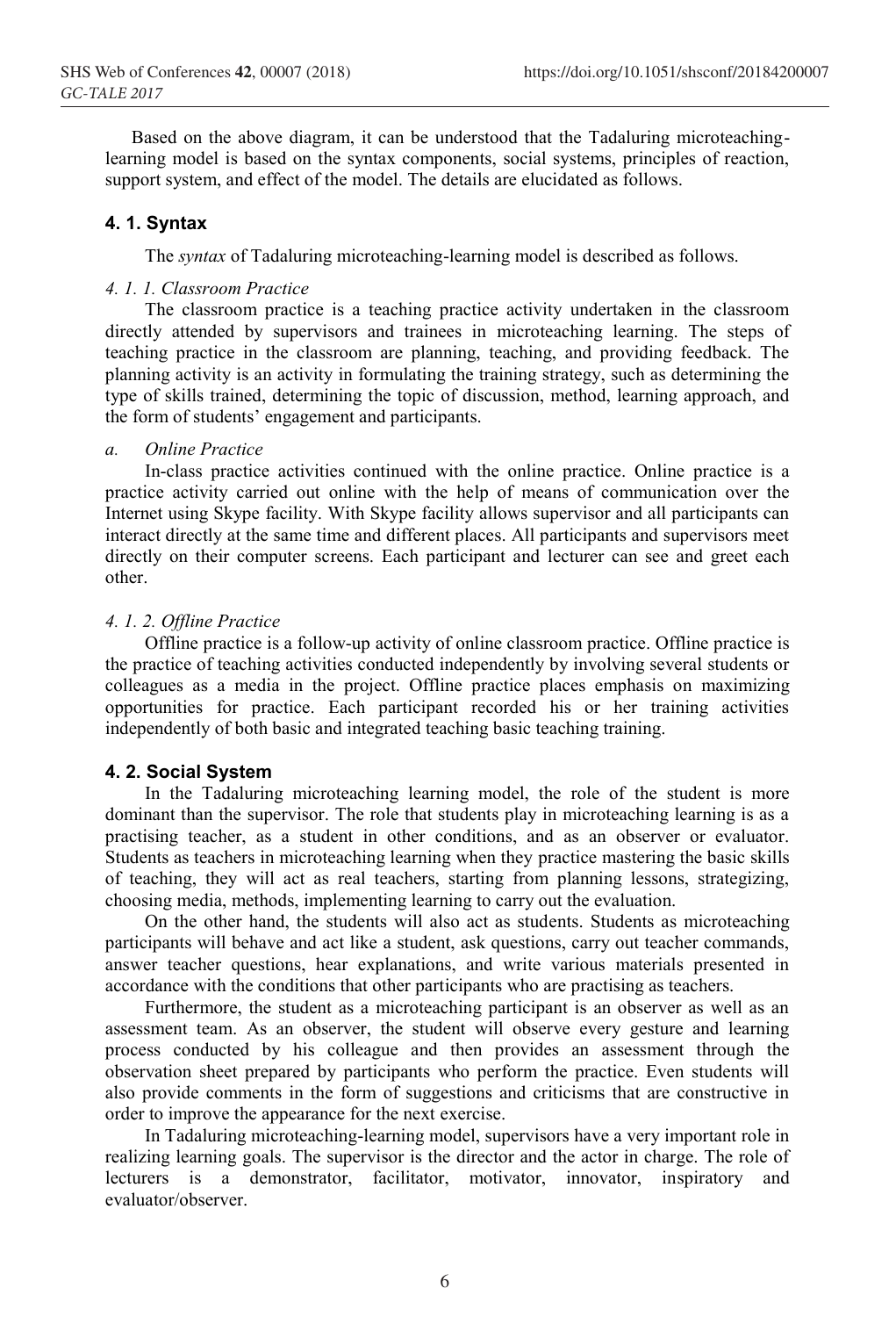### **4. 3. Principels of Reaction**

In Tadaluring microteaching-learning, there are a number of reaction of principles namely repetition and improvement, giving immediate feedback either directly or indirectly, giving both verbal and non-verbal reinforcement, providing motivation, studentcentred learning, self-evaluation, and learning Independent.

### **4. 4. Supporting System**

Tadaluring microteaching-learning model can be done effectively if it meets a number of activities and the availability of other supporting facilities are orientation, school observing, searching teaching model on You Tube, sharing and discussing, available ICT facilities, guide book, and teaching instrument..

### **4. 5. Nurturant Effect of the Tadaluring Microteaching Learning Model**

Tadaluring Microteaching Learning Model provides two forms of Effects. The first is direct effect. The Tadaluring Microteaching Learning Model is able to achieve the goal of microteaching learning itself. The students of microteaching participants are able to master a mixture of basic teaching skills trained. Second is indirect effect. The indirect effects can improve student's learning motivation, student's learning independence, and students' social competence such as cooperation, mutual respect, mutual help, and reminds well behaved.

## **5 Conclusion**

In respond to the force driving ICT and the difficulty in microteaching learning process, the learning model, which adopts the ICT development into microteaching learning process, is considered as a practical and effective solution to microteaching's problem or difficult situation. This is a way of dealing with it so that the difficulty is removed. Tadaluring Microteaching Learning Model (TMLM) emphasizes on learning process optimizing classroom, online and offline practice by each participant using some kinds of ICT facilities. Tadaluring Microteaching Learning Model (TMLM) was stated valid, effective and practice in using.

## **6. Reference**

- 1. Martin, Xavier, Sala. *The Competitiveness Index: Measuring the Productive Potential of Nations.* In *The Global Competitiveness Report 2008-2009,* **15** (2008)
- 2. Martin, Michael O., Mullis. *TIMSS 2007:International Science Report*. Chestnut Hill, MA: Boston College, **5** (2008)
- 3. HDI. http://en.wikipedia.org/wiki/List of countries by Human Development Index. "List of countries by Human Development Index",**15** (2008)
- 4. Martin, Michael O., Mullis. *TIMSS 2007: International Science Report*. Chestnut Hill, MA: Boston College. (2008)
- 5. Program for International Student Assessment (PISA), (2003)
- 6. www.okezone.com (04/01/16).
- 7. Allen, Dwight., Kevin Ryan. *Microteaching*. Addison-Wesley Publishing Company Inc. Reading, Massachusetts Menlo Park, California, **15** (1969)
- 8. Lakshmi, Majeti Jaya. *Microteaching and Prospective Teachers.* Discovery Publishing House Pvt. Ltd. Sachin Printers New Delhi, **4** (2009)